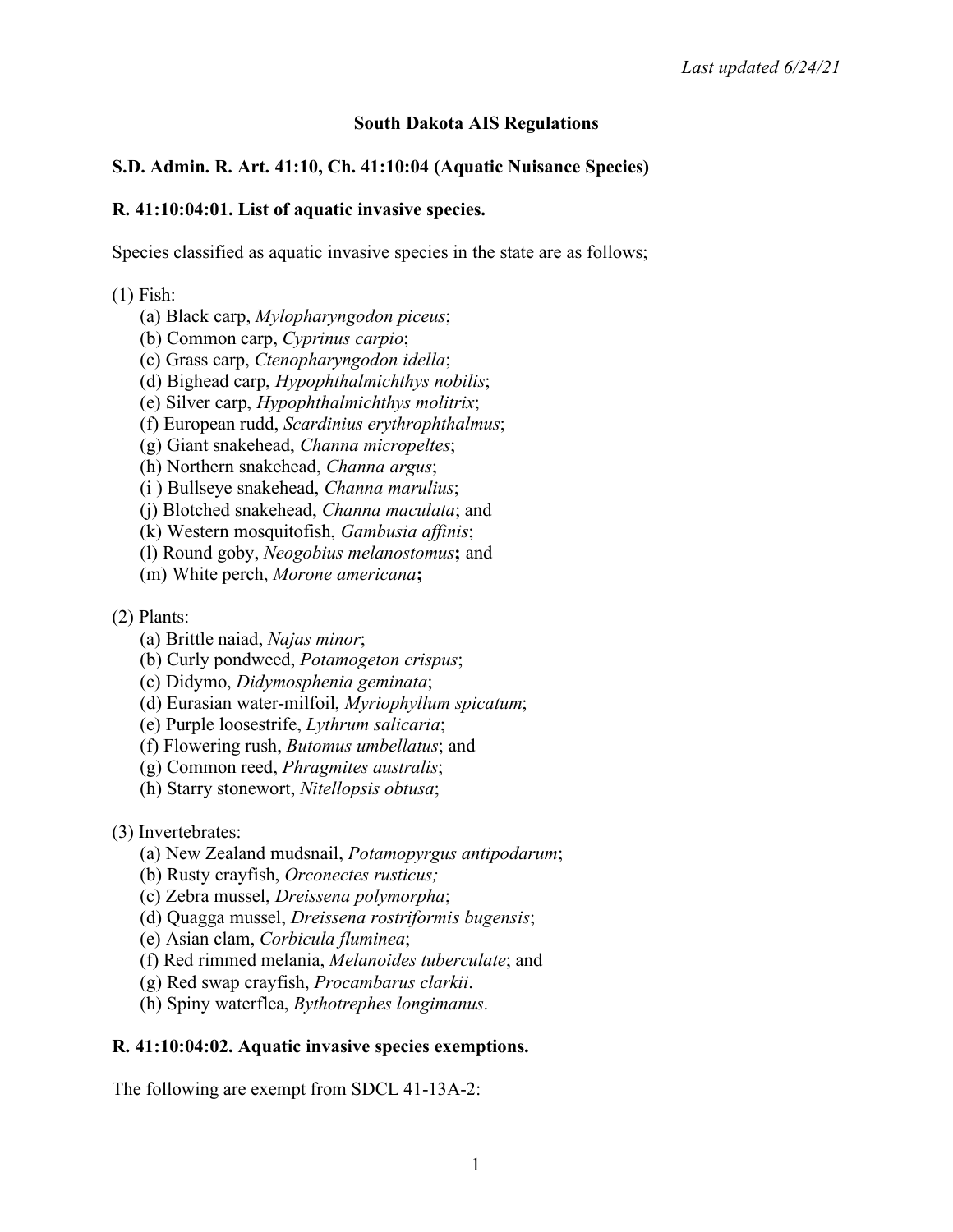- (1) A person possessing a valid scientific collectors permit issued by the department;
- (2) A person authorized by the department to stock triploid grass carp for pond management purposes;
- (3) A person contracted by the department to conduct commercial fishing operations as authorized in SDCL 41-13-7;
- (4) A person in the process of removing an aquatic invasive species from a conveyance;
- (5) An owner or agent of the owner of a conveyance in the process of transporting the conveyance for decontamination using a department approved procedure;
- (6) An employee of a business approved by the department to transport and possess conveyances for the purpose of decontamination; and
- (7) A commercial plant harvester operating within the requirements of a department approved work plan or a lakeshore property owner operating within the requirements of a department approved permit.

In the case of fish and crayfish species, only dead specimens may be transported or possessed.

## **R. 41:10:04:03. Boat restrictions.**

Except for emergency response boats or as authorized by the secretary, all trailered boats must have all drain plugs, bailers, valves, and other devices used to control the drainage of water opened or removed, except while in a boat ramp parking area or while being launched or loaded.

## **R. 41:10:04:04. Watercraft inspections. [Repealed]**

## **R. 41:10:04:05. Fish and bait transportation restrictions.**

Except as authorized by the Secretary, a person may not transport fish or aquatic bait in water obtained from a lake, river, or stream except when in a boat ramp parking area.

#### **41:10:04:06. Infested water - Definition.**

For purposes of this chapter, "infested water" means a body of water that has an established zebra or quagga mussel population, a water body downstream of an infested water with a likelihood of becoming infested, or waters that are located outside this state and designated by a legal jurisdiction as infested by zebra or quagga mussels.

## **R. 41:10:04:07. Local boat registries. [Repealed]**

## **R. 41:10:04:08. Decontamination required -- residual water present.**